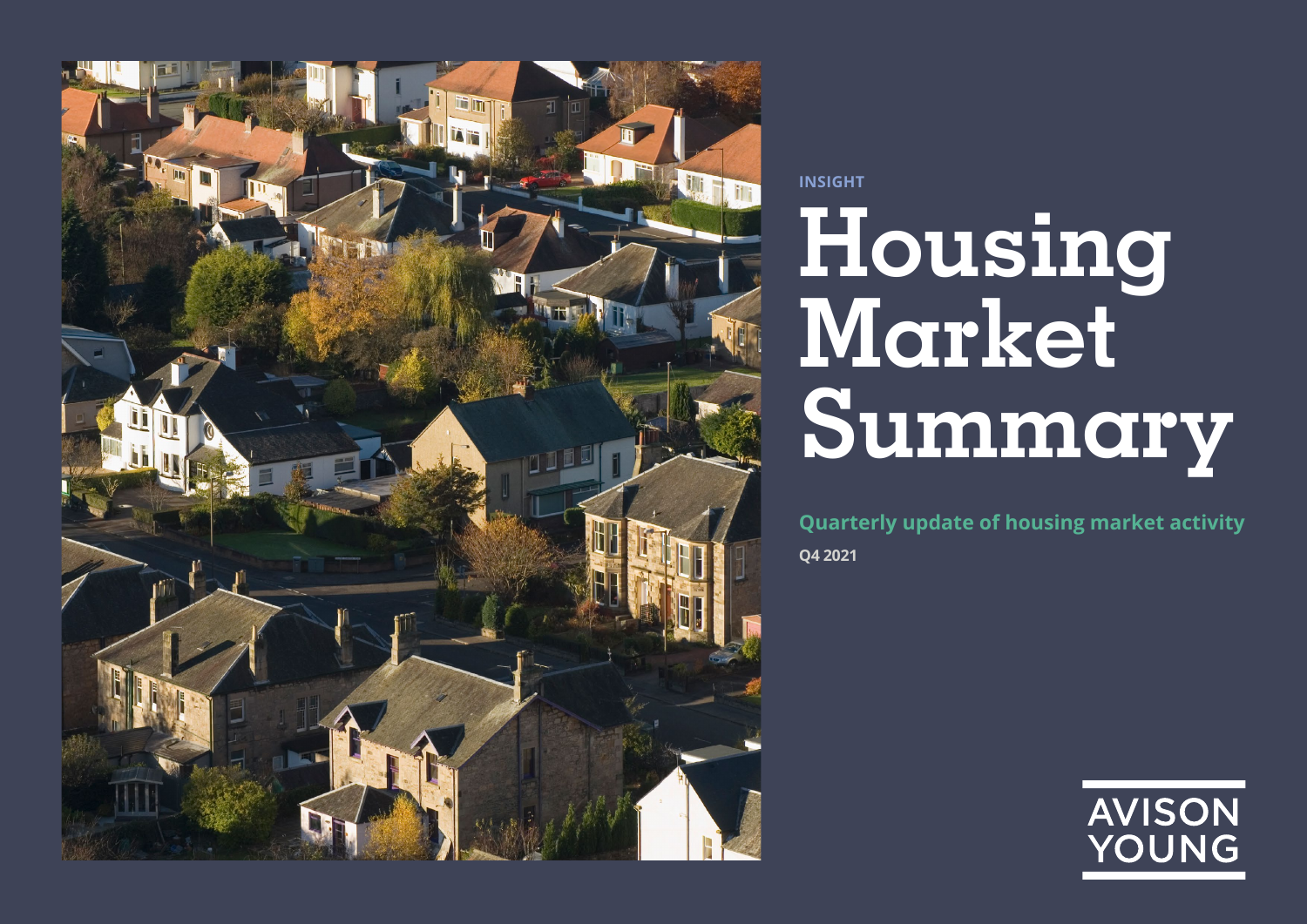- **•** House price growth in the UK remained strong in Q4 despite the initial tapering of the Stamp Duty Land Tax (SDLT) holiday at the end of June and the final tapering in September. Nationwide reported 10.4% growth for 2021, the highest level for a calendar year since 2006. This puts the average UK house price at £254,822, compared to £229,819 at the same time last year.
- **•** Transactional activity also remained strong in the final quarter of the year, although it normalised relative to the very high levels that characterised the first three quarters of the year. There were 300,560 transactions in the UK in Q4, down 15% on Q3. Over the past 12 months, transaction levels have been the highest we have seen since the Global Financial Crisis and 25% above the 2019 total.
- **•** Although we expect the market to cool somewhat in 2022, the latest RICS Residential Market Survey and internet searches suggest buyer demand ticked up in December, having receded over the previous two months (although still high). Zoopla have also reported higher than typical demand for the time of year.
- **•** Another factor which will help support price growth is very limited supply. According to the RICS survey, the number of homes per surveyor at its lowest level on record except for the housing market shutdown in Q2 2020.

# **The Housing Overview Market**

## **The Nationwide House Price Index (HPI) showed a 1.0% month-on-month increase in December, up from 0.9% in November. This brought the annualised growth rate to 10.4%.**

Other measures of house prices paint a similar picture of the market, the ONS House Price Index (HPI) which lags the Nationwide figures, recorded annualised growth of 10% in November, ahead of the previous month's 9.8%. Zoopla reported slightly lower but still strong figures, with annualised growth in November at 7.1% for the UK. They also reported that the market continues to move very quickly with the average time to sell a property averaging less than 30 days.

The RICS Residential Market Survey is one of the better leading indicators of market performance, and the most recent survey points to the continuation of solid levels of activity for housing transactions. Robust demand will continue be set against a limited pool of supply, ensuring competition between buyers remains intense. This imbalance will help maintain upward pressure on pricing even as interest rates rise over the course of 2022.

### **Help to Buy**

The extended Help to Buy scheme expired on 31st March 2021 following an extension due to Covid-19. An adapted version will now continue with a more limited capacity through to 2023. Under the new iteration, the government will still provide an equity loan of up to 20% for the purchase of a new build home to enable buyers with only a 5% deposit to acquire the remaining 75% through a mortgage. The previous price cap was replaced by significantly lower regional price caps, defined as 1.5 times the average price of a first-time buyer property for each region. While the original version of the scheme was used by over 270,000 home buyers since its inception in 2013, there were questions around its efficacy – many of which have persisted with the new changes. The latest evolution also may disrupt the viability of some developments which were targeting the Help to Buy market at above the new regional price caps.

**We expect the housing market to normalise somewhat this quarter, with "wider macro-economic factors to return as the key drivers of the housing market. Our near-term economic outlook is broadly positive although supply chain pressures and inflation are posing an increasing risk.**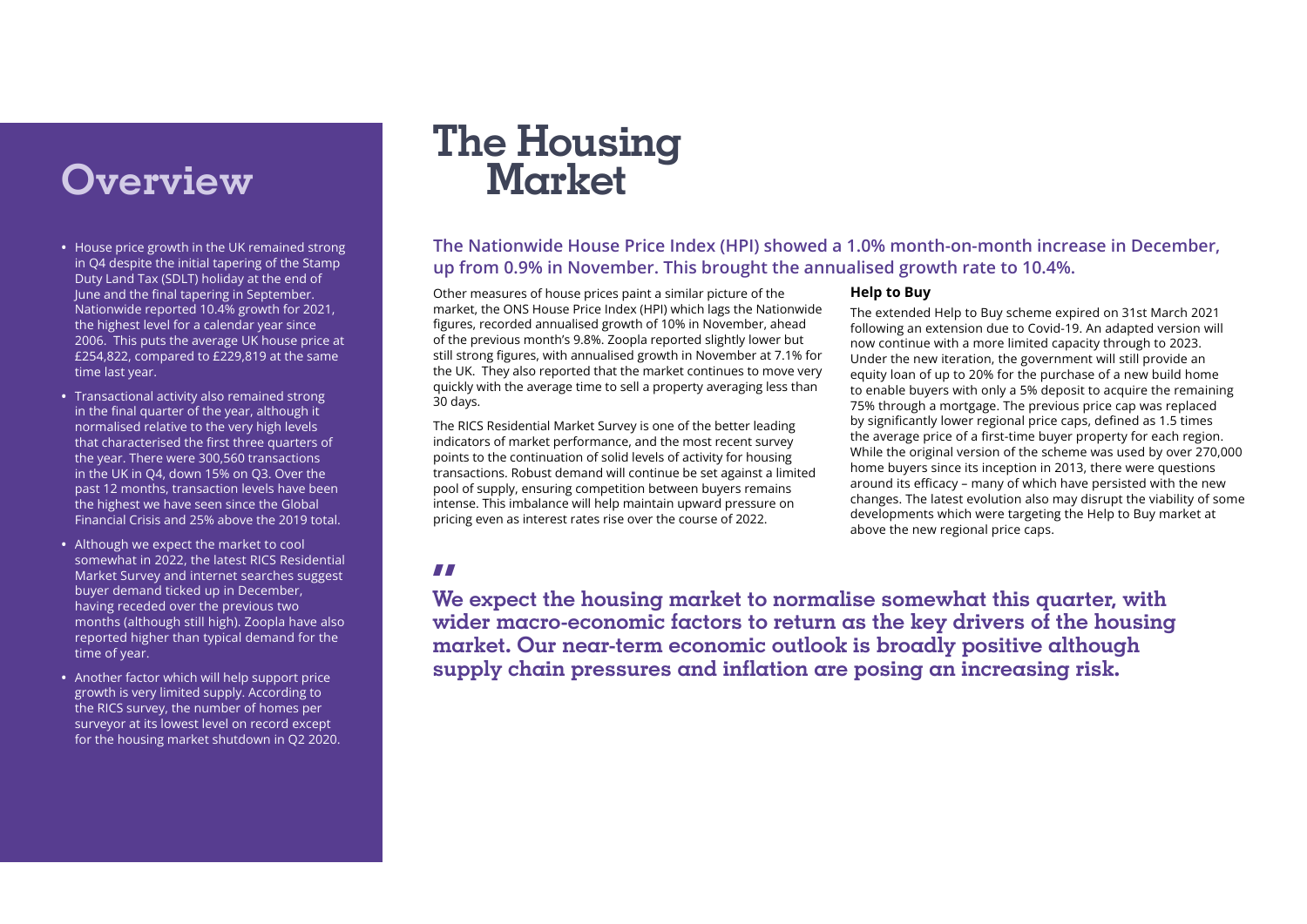## **Data**



**ONS** Nationwide





Annual change  $(\%)$  House prices  $(E)$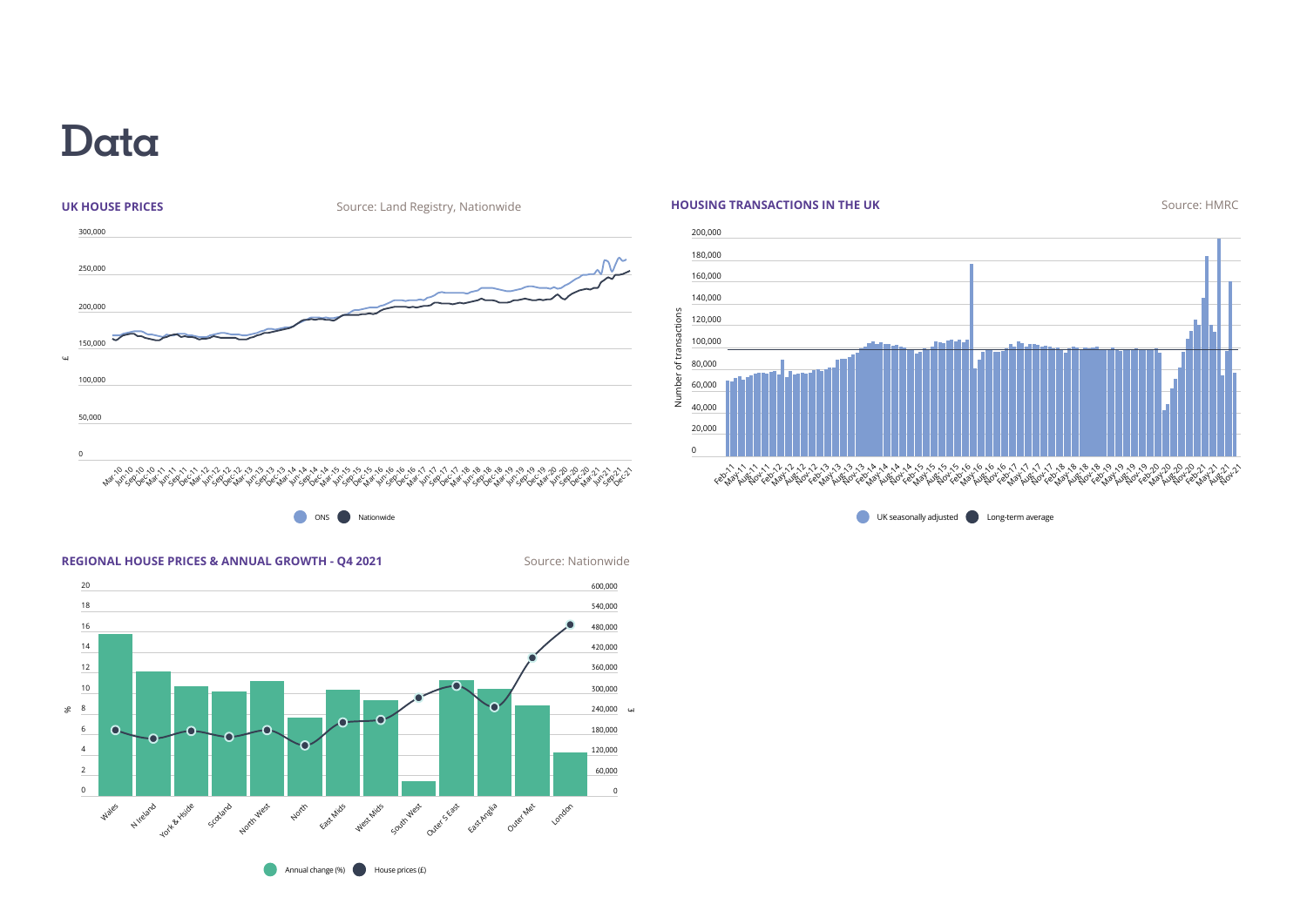## **Data**



United Kingdom United Kingdom excl London London







Number of lodgements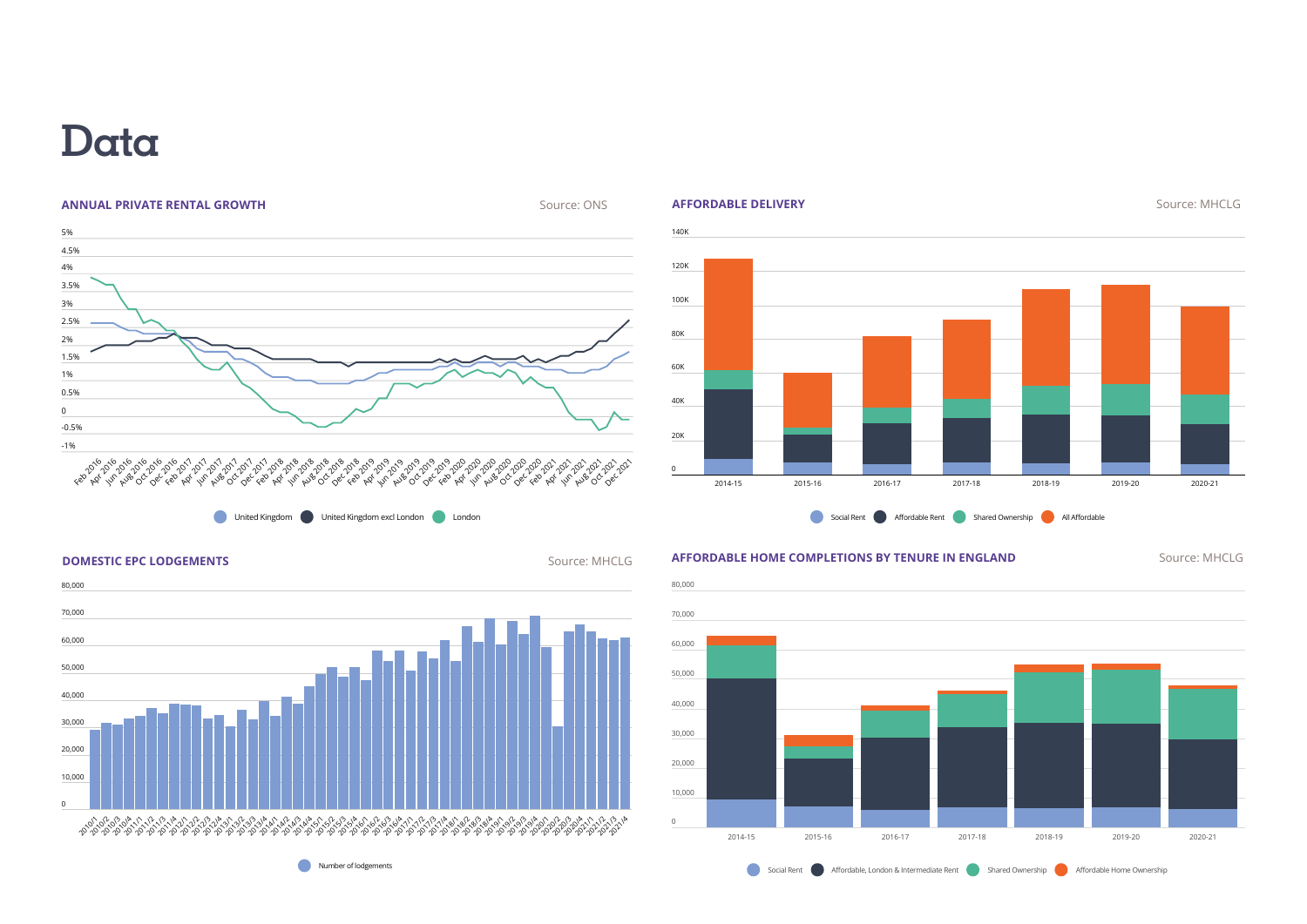## **Mortgages**

**Mortgage approvals remained strong by historical standards in Q4 2021. The latest December figures for approvals for house purchase showed a 4.7% rise on November's figure and were 7% higher than the 2014-19 average. Despite this, they were significantly below the very high levels seen in Q4 2020.** 

December saw The Bank of England raise the base rate from 0.10% - 0.25% and this was followed by a rise to 0.5% in the first week of February 2022. While mortgage interest rates remain low in a historical context, the rises will impact first-time buyers who tend to rely on higher loan to value mortgage products. This will be combined with the impact of inflation and cost of living increases which will impact their ability to save for a deposit.

The Bank of England's Q4 credit conditions survey suggests that, while credit conditions will remain loose, scope for lenders to absorb further increases in interest rates into their margins has run out.

The survey suggested an improvement in credit availability to buyers with smaller deposits and weaker credit scores. A balance of +30.7% of lenders reported that they expect to become more willing to lend to buyers with less than a 10% deposit, suggesting concerns about a drop in house prices have eased further. This improved access to credit for more stretched borrowers will go some way to alleviating the impact of the cost of living increases and interest rate rises.

However, the narrowing in lender's interest margins now appears to have run its course. A balance of +87.9% of lenders' reported that spreads tightened in Q4 but lenders don't expect any further narrowing. This means that rising interest rates this year will feed through to the mortgage market and push up the costs of borrowing.

**While mortgage interest "rates remain low in a historical context, the rises will impact first-time buyers who tend to rely on higher loan to value mortgage products.**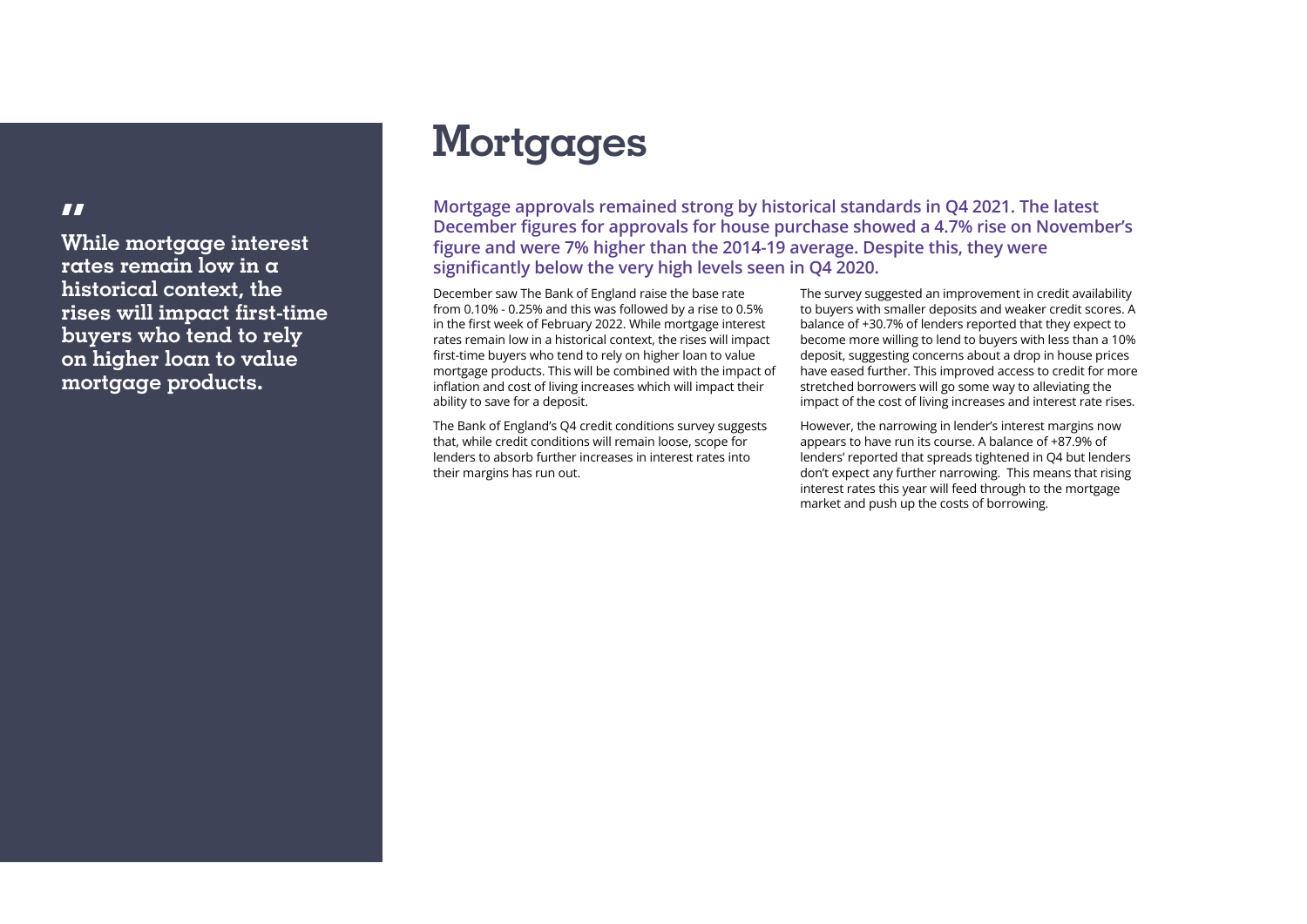**QUARTERLY ANNUALISED HOUSE PRICE GROWTH LONDON**

**Q4 2021**

**4.2%**

**Q3 2021 7.3%**

**Q2 2021 4.8%**

**Q1 2021 6.2%**

Source: Nationwide

## **The London Market**

**London was the weakest performing region in Q4, although growth remained very strong compared to pre-pandemic levels. Annual growth slowed to 4.2% in Q4, down from 7.3% in the previous quarter. Homes in the capital remain by far the most expensive in the UK, roughly 60% above the outer South East – the next highest region. This is one of the reasons that price growth is slower. House prices relative to incomes are so high that buyers reliant on mortgage finance are limited in how much they can stretch borrowing to put upward pressure on pricing.**

Overall we expect activity in London to remain strong relative to pre-pandemic levels. In the December RICS Residential Market Survey, new buyer enquiries in London continued to significantly out pace vendor instructions. This imbalance will help support pricing in London, even if demand were to moderate. If anything, our expectation is that demand will strengthen in the capital. We expect a sustained return to the office this year which should boost demand for urban living and relaxation of travel restrictions which will help overseas demand. The prime central markets are particularly well placed to benefit from increased ease of travel as they have a more international buyer pool. They are also less reliant on buyers using mortgage finance which leaves them less exposed to interest rate rises. Consequently, we expect prime central London to outperform the wider London market.

**House prices relative to incomes "are so high that buyers reliant on mortgage finance are limited in how much they can stretch borrowing to put upward pressure on pricing.**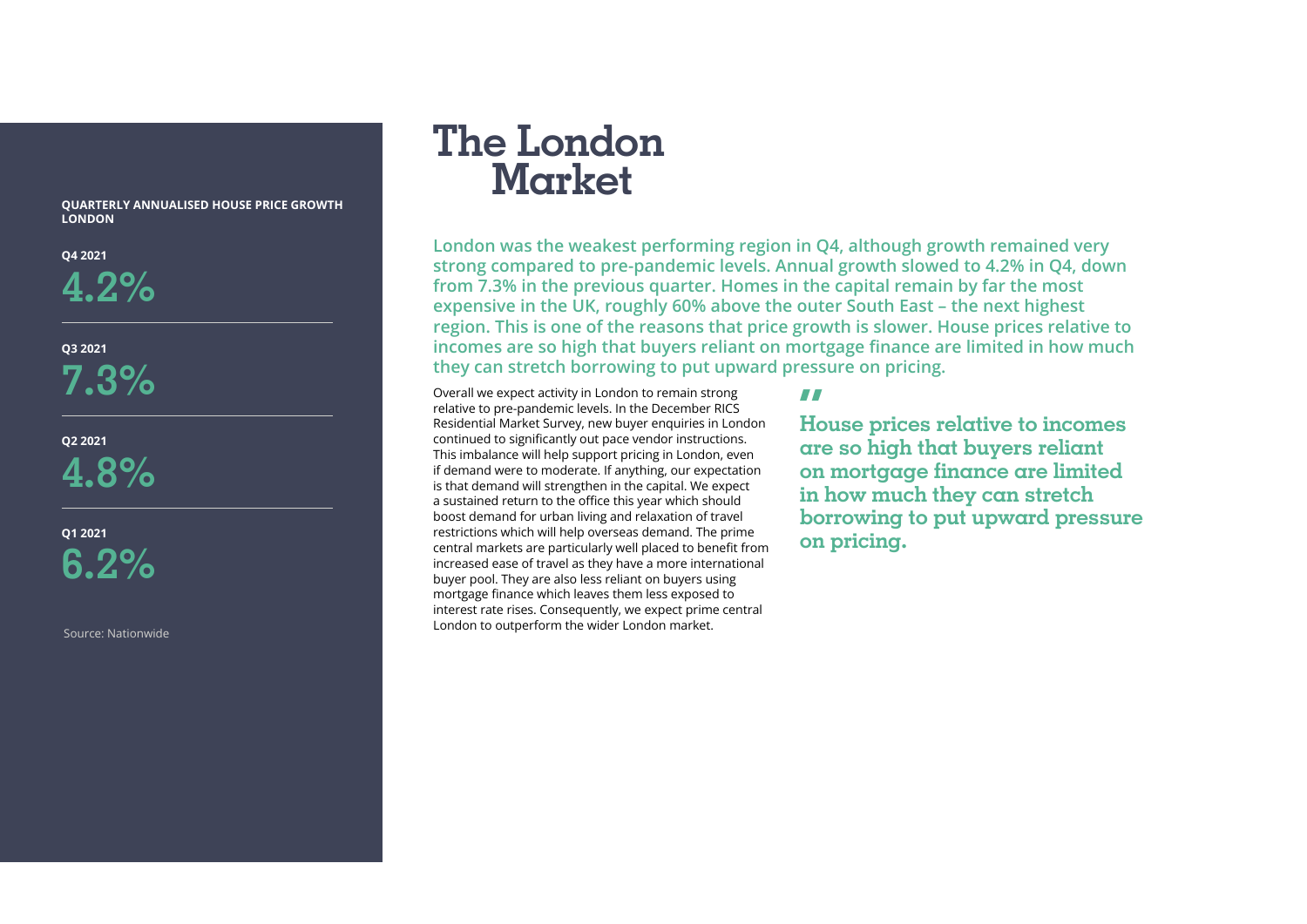### **HELP TO BUY: EQUITY LOAN PRICE CAPS – APRIL 2021 TO MARCH 2023 Maximum property price**

£261,900  $£600,000$ £437,600

|          |   | Edst Mildidrius      | 2201,300 |
|----------|---|----------------------|----------|
|          |   | Greater London       | £600,000 |
|          |   | South East           | £437,600 |
|          |   | East Of England      | £407,400 |
| CONCROCA | ٠ | North East           | £186,100 |
|          |   | South West           | £349,000 |
|          |   | <b>West Midlands</b> | £255,600 |
|          | П | North West           | £224,400 |
|          |   | Yorkshire & Humber   | £228,100 |
|          |   |                      |          |

Source: Gov.uk

# **The Regional Market**

**In Q4 2021, Nationwide data showed continued strength in house price growth across all the UK regions. Wales saw the strongest growth of all regions at 15.8%, this marked the first time it has ended a year as the top performing UK region for house price growth.** 

The South West was the strongest performing English region, with annual growth of 11.5%. This was followed by the Outer South East and North West, both with growth over 11%. Growth slowed from Q3 in the North, Yorkshire & Humberside, East Midlands, West Midlands and London, although levels remained very high compared to pre-pandemic norms.

The RICS residential survey shows that surveyors in all parts of the UK expect to see continued rises in house prices over the year ahead, with expectations particularly elevated in Scotland and the South West of England (displaying net balance readings of +88% and +84% respectively). The survey also reported that surveyors in all regions apart from the North and North West saw falling vendor instructions in December, which will support pricing. Having said this, the Midlands, North West and Wales also falls in new buyer enquiries which will balance this out to some extent.

With the supply of homes coming to market so constrained, transactions volumes look set to be well below the highs seen in 2021 across all regions.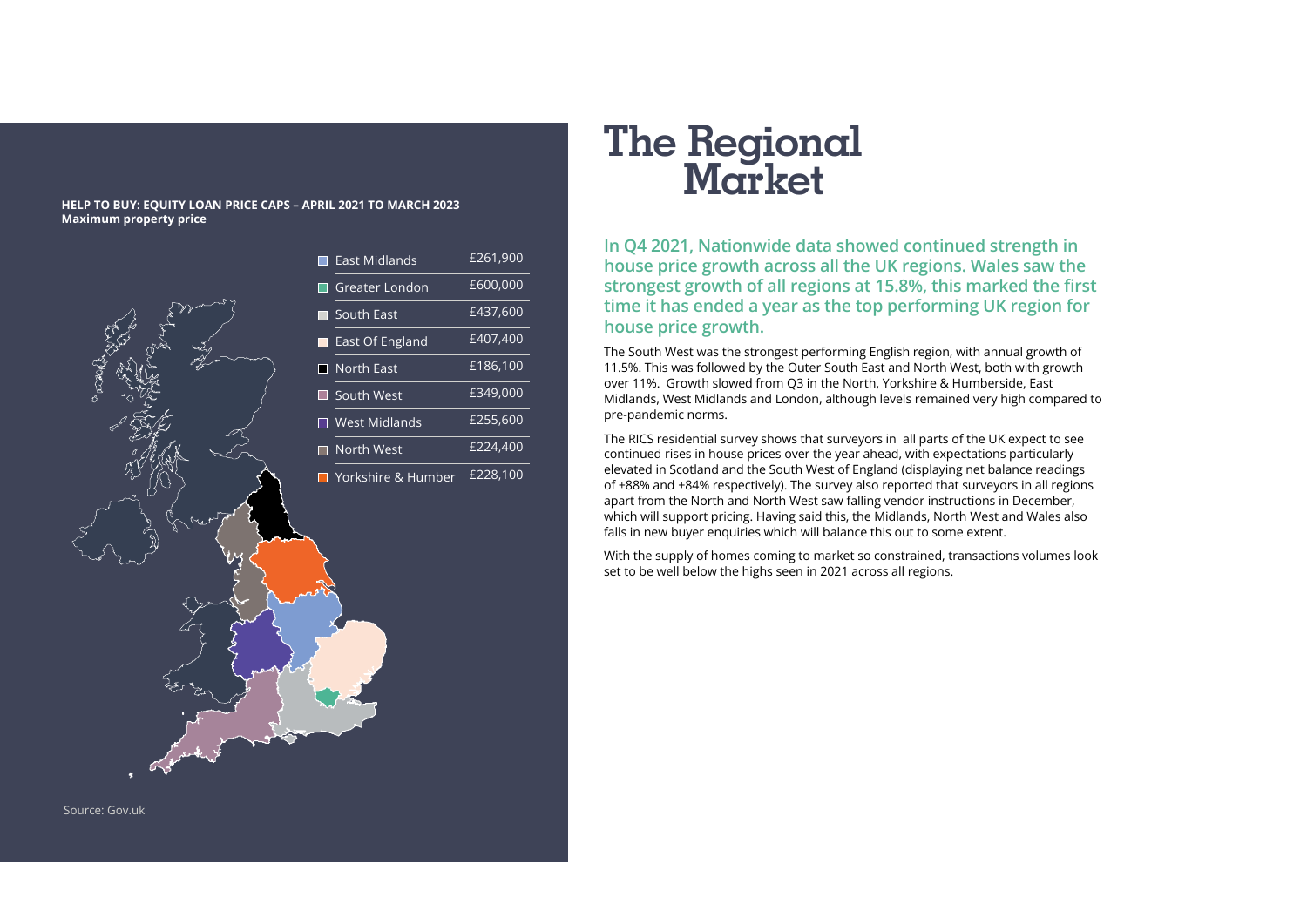# **The Lettings Market**

## **The ONS UK private housing rental index showed prices paid by tenants in the UK rose by 1.8% in the 12 months to December 2021, up from 1.7% in the 12 months to November 2021.**

The East Midlands saw the highest annual growth in private rental prices (3.3%), while London saw the lowest (-0.1%). However, London saw a strong bounce back in Q4 from the rent falls seen earlier in 2021.

It is important to note that supply and demand pressures can take time to feed through to this index which reflects price changes for all private rental properties rather than only newly advertised rental properties, which may experience sharper movements.

Leading indicators, such as the RICS Residential Market Survey suggest solid growth in tenant demand right across the UK. Landlord instructions also remain thin on the ground, illustrated by 27% more respondents to the survey noting a decline compared to those citing an increase. This enduring disparity between demand and available supply on the means near term rental growth expectations rose further to post a net balance of +57% in December. Respondents to the survey expect rents to rise firmly across all parts of the UK, both at the three and twelve month horizons.

# **Housing Delivery**

### **The latest figures for new housing supply were released in November 2021 which look back on the financial year 2020-21 and show that the number of net additional dwellings was 216,490, down 11% on the previous year.**

It is the lowest level for 5 years and the decrease is due, in part, to the restrictions introduced during Spring 2020 in response to the COVID-19 pandemic.

Affordable homes comprised 52,100 of this figure and there were 57,417 starts on site in England in 2020-21, decreases of 12% and 16% respectively when compared to the previous year. The chart below shows the trend for different tenure components of affordable homes delivered (completions).

EPC' lodgements are one of the most timely indicators of new housing delivery and the most recent data shows that 243,775 EPCs were lodged for new homes in 2021. This represents a fall of -6.4% on the previous year but Q4 2021's figures of 61,112 was 3.3% up on Q3.

# **Build to Rent**

**Build to Rent (BTR) investment continues to be very strong, with total investment in 2021over £4.3 billion and more than half of this coming in the final quarter. There are now roughly 70,000 completed BTR units, with 42,000 under construction and about 100,000 in planning.**

The relationship between the pipeline in London and the regions is increasingly changing. During the initial rise of BTR as a sector in the UK activity was very much concentrated in London. This picture has evolved and starts in London now look subdued in comparison to the regions and are failing to keep up with completions. London's pipeline has shrunk by 15% over the last year whereas the regional pipeline has risen by almost 30%. We are also seeing increased activity in the suburban singlefamily part of the market whereas previously the sector has been very much focussed on urban multifamily.

Overall, the growth in the sector is likely to continue to be strong, with affordability for would be first time buyers in the UK remaining stretched, meaning people are likely to stay in the rented sector longer. The investment characteristics of the sector remain attractive, particularly in an inflationary environment with rents having a long-term relationship with wage growth,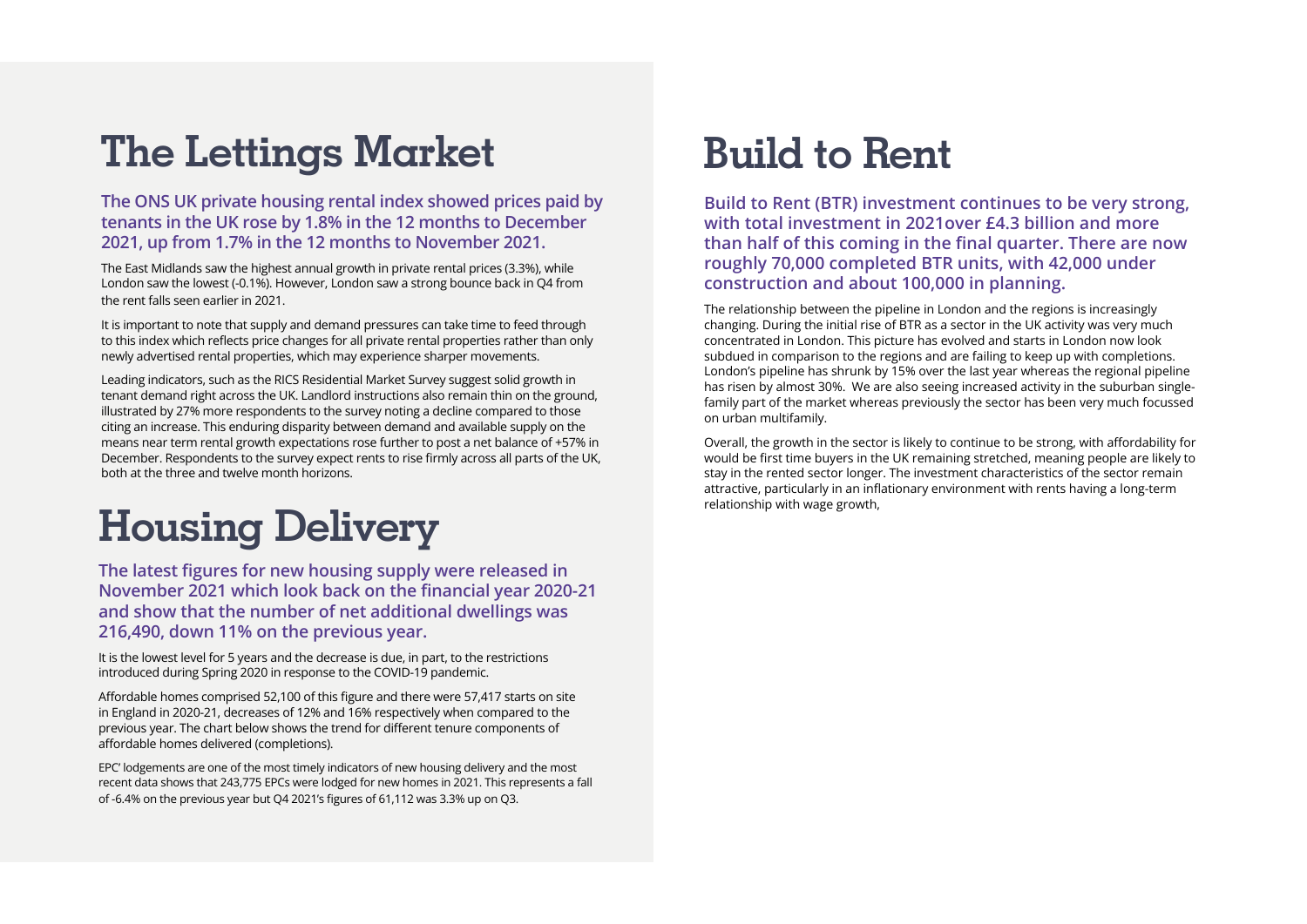## **Outlook**

**While the 1.5m+ transactions of 2021 is very high, it still only means about 5% of our housing stock has changed hands. There is plenty of scope for additional households to take a view as longer-term work arrangements become clearer and would-be movers who held off making a decision may now be more confident.** 

This is one of the key reasons we expect transaction volumes and price growth to be ahead of pre-pandemic levels in 2022. Although, the shortage of homes coming to market is increasingly looking like it will act as a brake on activity. Along with this, we think there are other major factors which will help support a strong housing market.

The labour market continues to be robust and we expect inflation to peak in the first half of the year, with pressures that are driving it receding as the year progresses. This will support the economy, underpin consumer confidence and create a willingness to undertake house purchases.

Also, the market is still relatively well placed to absorb interest rate rises (based on The Bank of England's current trajectory) without significant disturbance . The monthly affordability of mortgage payments remains good by historic standards and mortgage rates would have to rise significantly to have enough of impact to derail house price growth. However, first-time buyers will be disproportionately affected as they tend to rely on higher LTV mortgages and cost of living increases will impact their ability to save for a deposit.

High house prices relative to incomes do present an obstacle for those looking to buy their first home or upsize but an alleviating factor is that the household savings build up during the pandemic has not been spent down. We expect people to continue to use savings to support larger deposits for house purchases, particularly as they are likely to be spending more time at home and therefore willing to spend more on their housing.

It is worth pointing out that it has disproportionately been more affluent households who have accrued savings, and therefore we are likely to see proportionately more activity from higher income groups. This has been one of the stories over the last year and while activity from all types of purchaser has increased, first time buyer activity has increased less than that of home movers or cash buyers. This will help support demand for rental property as would-be first time buyers remain in the sector longer to raise enough money for deposits

Upward pressure on prices from people being able to stretch mortgage lending is greatest in the regions where the house price to income ratio is lowest. These are the regions that have seen the strongest growth this year (Wales and the North) and we expect this trend to continue next year. This is typical of previous housing market cycles, where London recovers first and strongest and the regions recover later.

This has been particularly pronounced in this cycle and because house prices relative to incomes are now so high in London, this will act as constraint on growth in the capital next year. Although wage growth will go some way to alleviating this. Overall, we expect London to underperform relative to other regions, as it has this year, although it will experience some benefit from a return in appetite as people rediscover the agglomeration of benefits of the city.

As with house prices, rental growth has been very strong in 2021, with rental growth outside London is at its highest level since before the GFC. London had been the exception to the growth story but all indicators are now pointing a strong recovery in the capital and notably the RICS residential survey points to expectations of strong rental growth across all regions.

The strong rental market will help underpin confidence in the Build to Rent sector which has had a strong year in terms of investment volumes , despite the pandemic uncertainty and concerns about city centre living. There have also been a number of high profile new entrants to the sector with ambitious targets, including John Lewis and Lloyds. Along with the existing capital chasing the sector, this will mean opportunities are closely contested and we expect to see yield compression in London and prime regional locations.